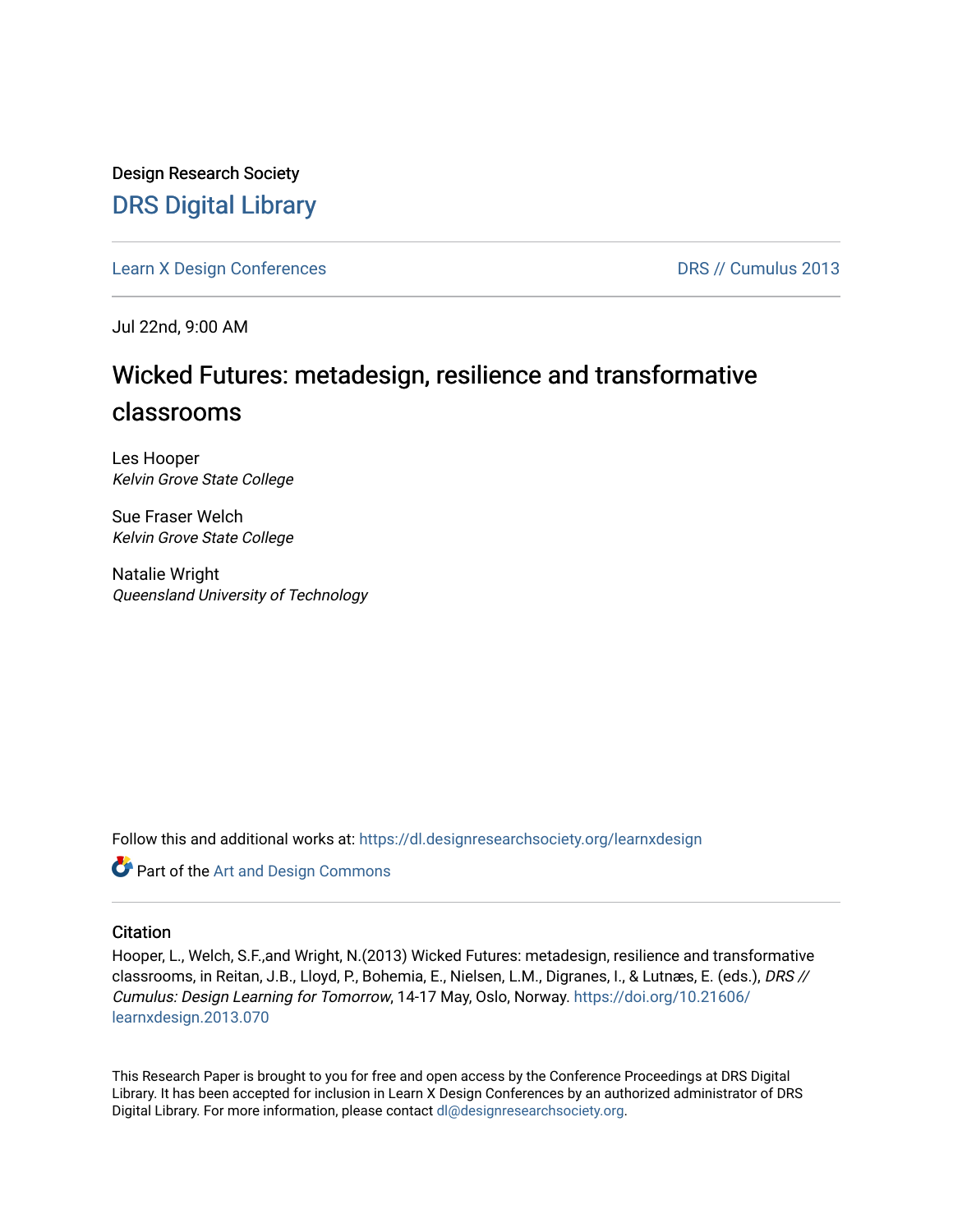

# **Wicked Futures: metadesign, resilience and transformative classrooms**

Les HOOPER<sup>a</sup>, Sue Fraser WELCH<sup>a</sup> and Natalie WRIGHT<sup>\*b</sup> <sup>a</sup>Kelvin Grove State College; <sup>b</sup>Queensland University of Technology

> *Abstract: This paper presents an Australian case study entitled "Designing Futures". It examines a six month multidisciplinary design program offered by a large coeducational, inner-city state school in Queensland in 2011. The program extended an already successful and innovative school-based design curriculum and involved students in Philosophy, Science, Mathematics and English classes, as well those in Art and Design. Additionally, there were 5 full-day workshops where students combined a wide range of skills to brainstorm, design and create sustainable solutions. The design thinking used in this program was based on the concepts of metadesign, design activism and design futuring. "Designing Futures" linked over 700 middle and secondary school students and staff with nine designers-in-residence from diverse disciplines, including bio-ethics. The program aimed to empower students from highly diverse cultural and social backgrounds to engage in authentic, participatory design processes, prepare them for future social and environmental challenges, and increase personal and community resilience. The research results will inform ongoing program development and research in K-12 design education, both within the school and in conjunction with university and community partnerships in Queensland.*

*Keywords: Metadesign, design activism, resilience, participatory design, social inclusion* 

 $\overline{a}$ \* Corresponding author: School of Design Faculty of Creative Industries | Queensland University of Technology | Australia | e-mail: n.wright@qut.edu.au

Copyright © 2013. Copyright in each paper on this conference proceedings is the property of the author(s). Permission is granted to reproduce copies of these works for purposes relevant to the above conference, provided that the author(s), source and copyright notice are included on each copy. For other uses, including extended quotation, please contact the author(s).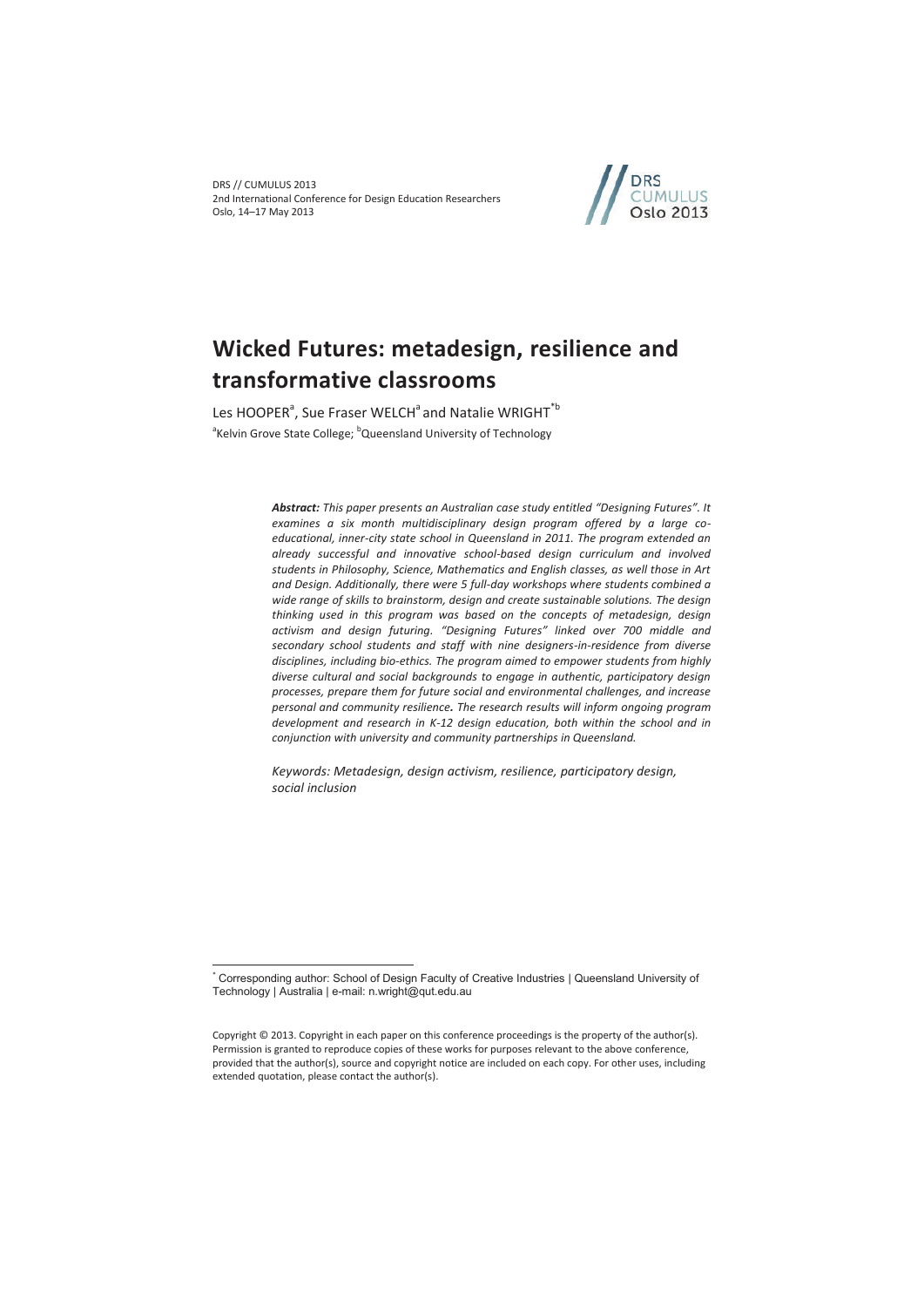## **Introduction**

Faced with a 'perfect storm' of climate change, rising sea levels, food and water shortages, escalating impoverishment of biodiversity, and human population growth, it has to be acknowledged that John Ehrenfeld's hopes that "humans and other life will flourish on the Earth for ever" (Ehrenfeld 2008, p. 49) may well be dashed, tipping points will be passed and very few humans will survive, let alone flourish; and that the rest of the earth's biota will be left greatly impoverished for many millennia to come. With this threat comes the very real question of whether or not our future citizens are empowered to actively and collaboratively participate in refuturing our world (Fry 2009). This is qualitatively different and much more demanding than developing the general public's competence for informed decision-making.

This paper describes a project and ongoing approach to design education at Kelvin Grove State College, Queensland, Australia called "Designing Futures" (Kelvin Grove State College 2011), which reflects the accelerating concern over a future worth having, and embraces concepts including "metadesign" (Wood 2007), co-design/co-creation as part of metadesign (Giaccardi 2005), "design activism" (Fuad-Luke 2009) and "design futuring" (Fry 2009). These all call for a fundamental shift, not only in how we approach design education but also, crucially, whom we educate and what we hope to achieve with such education.

Metadesign is seen as encompassing the practical and philosophical aims of "Designing Futures" while avoiding obvious political difficulties when working within a school system. Terms such as "design activism" would not be acceptable to many educational administrators and parents, while terms such as "slow design" (Strauss and Fuad-Luke 2008) are sympathetic but do not cover the full range of project objectives. Metadesign is cross-disciplinary, holistic, consensual, ethical and transcends a problemoriented approach (Wood 2007), providing a cultural shift from the concept of design as 'planning' to design as 'seeding' (Giaccardi 2005). Importantly, metadesign represents a shift away from "predetermining the meaning, functionality, and content of a system to that of encouraging and supporting end-users to act as designers and engage in these activities" (Fischer 2010, p. 59).

As the name implies, the "Designing Futures" program also acknowledges the design futures approach of Fry (2009). Indeed, project planners and collaborators have followed the views of Fry and others that the future is not empty, but instead cluttered with all the things we have thrown into it, and that we all need to work together to design better futures. "Designing Futures" also has strong social aims; these are inclusivity, participation and individual and community empowerment, all found to be highly compatible with the metadesign framework. The overall environmental purpose was "…the creation of new societal values to balance human values with ecological truths. In doing so design contests the notion of material and economic progress, and its inherent ecological untruths" (Fuad-Luke 2009, p. 141). The paper presents findings from three Design-All-Day workshop sessions for Middle School students and makes recommendations for a future Metadesign Education/Design Education for Resilience research agenda.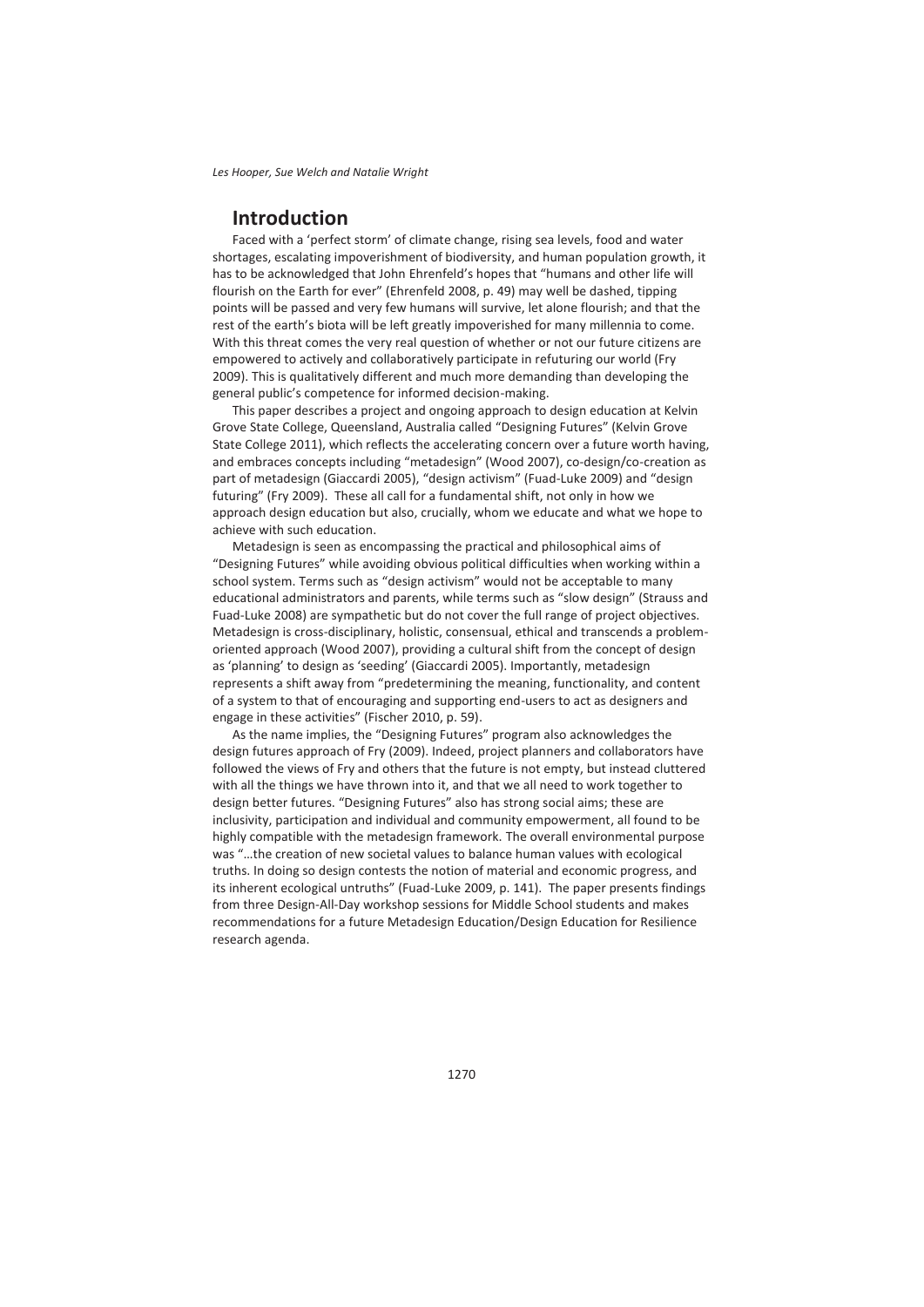## **The Educational Context**

### *Contested educational space and education for resilience*

By definition, all education systems for school-aged children are designed to educate 'for the future'. Thus, priorities depend on the view/s of the future held by those who are empowered to sustain or change system priorities. Currently, across much of the English-speaking western world, including in Australia, the USA and the UK, the dominant narrative has swung back to viewing the future as 'business as usual' and the skills needed for success as being the ability to obtain good test results in the socalled core subjects of Mathematics, Science and English and a good university entrance score. The emphases are not dissimilar in many Asian education systems. Unfortunately, on their own, these core teachings of our education systems are insufficient to equip students to be resilient in the face of an increasingly uncertain future. Many of the non-core subjects taught at schools have important contributions to make here within the framework of 'Education for Resilience'. Design education under the metadesign framework is able to make an especially salient contribution in this regard. There should be no need for the educational space to be contested because metadesign embraces core as well as non-core subjects.

The validity of spending scarce time and resources on programs such as "Designing Futures" may be seen in Australia as less important than a more 'back-to-basics' approach. This is in sharp contrast to the Finnish education system that is considered to be an exemplar as measured, for example, by the OECD Program for International Student Assessment (PISA) (OECD 2010). The Finnish system places high value on the sort of skills taught through "Designing Futures" and comparatively low value on standardised testing (Sahlberg 2011). However, it is possible to balance both of these approaches and the "Designing Futures" program offers one example of how this can be approached.

## *Wicked Problems: employing design education to enhance thinking skills*

An educational environment that requires a considerable amount of assessment unavoidably tends to favour convergent thinking over creativity and divergence, if only because creativity is so difficult to assess fairly. Assessment and the resultant accountability are crucial to our schooling system, but a balance is needed whereby students are also encouraged to extend their divergent thinking skills. The sort of complex problems with which design education challenges our students can generally be described as Wicked Problems (Rittel and Webber 1973). Frequently, the problems students are asked to address at school are 'tame' problems i.e. well-defined, subject to clear rules and having either a single goal or a very limited number of goals (Coyne 2005). However, the big issues that will dominate our students' adult lives are wicked. Wicked problems:

…are only loosely formulated. There is no "stopping rule". (i.e. defined point where the problem is seen to be solved). Wicked problems persist, and are subject to redefinition and resolution over time. Wicked problems are not objectively given but their formulation already depends on the viewpoint of those presenting them. There is no ultimate test of the validity of a solution to a wicked problem. The testing of solutions takes place in some practical context… (Coyne 2005, p. 6)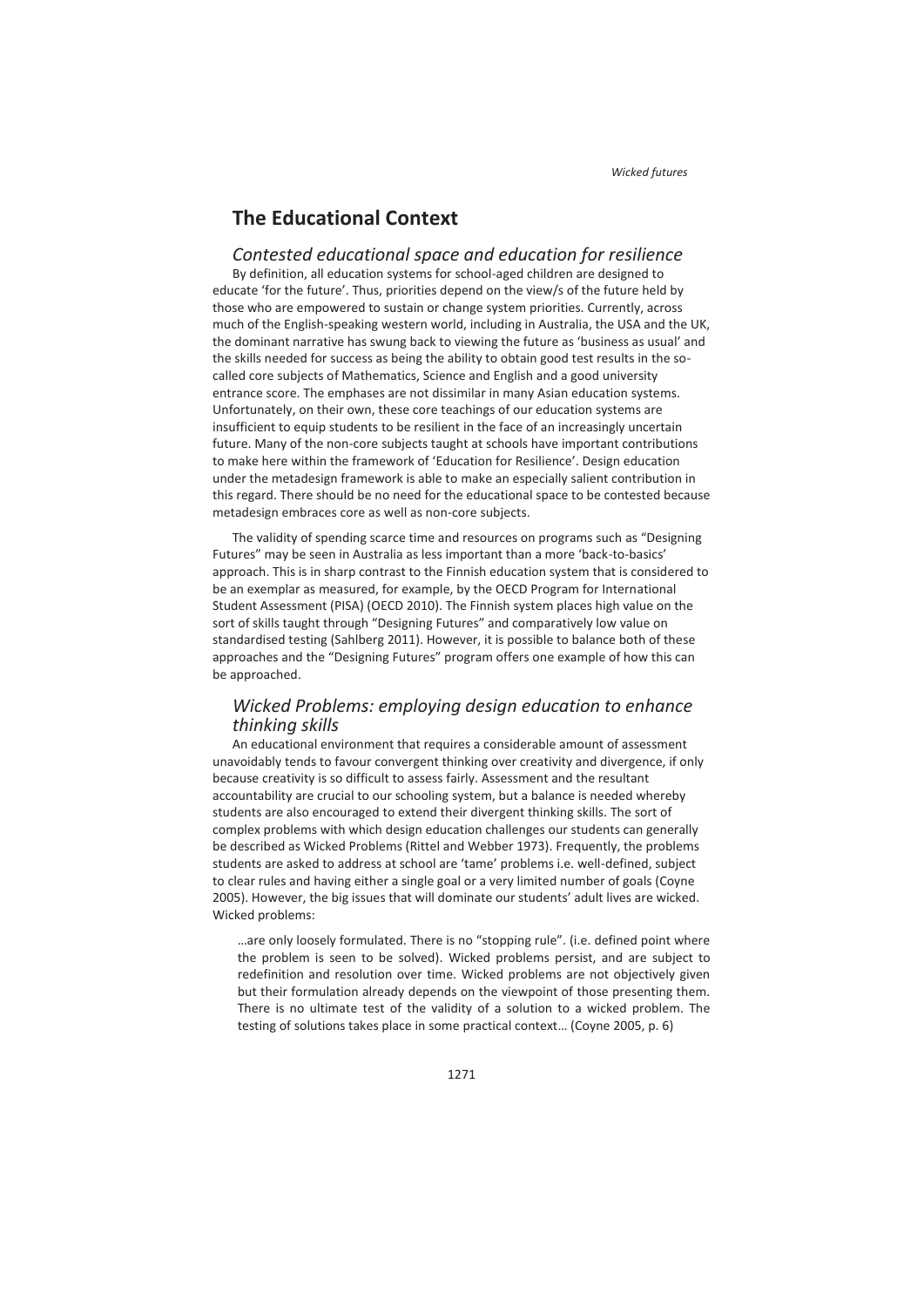Wicked problems are typically design problems requiring the ability to work together with a wide range of stakeholders and deal with high levels of complexity and uncertainty. Participants in programs such as "Designing Futures" get the opportunity to practise this kind of authentic, integrated and connected thinking leading to practical outcomes—whilst also having fun!

## *Metadesign and Designing Futures*

The evolving concept of metadesign (Attainable Utopias Ltd 2011) is seen as the overall framework for "Designing Futures". Metadesign constitutes an overarching narrative rather than a single story. The following three principles and aspirations are especially relevant to the "Designing

Futures" story. Firstly, belief in the validity of co-creation underpins the whole project framework, including the chosen research methods:

…metadesign has been conceived as co-creation: a shared design endeavour aimed at sustaining, emergence, evolution and adaptation. According to this development, the operational terms and potential of designing at a higher-order level must be joined to a more reflexive and collaborative practice of design. (Giaccardi 2005, p. 347)

The emphasis falls on facilitation, consensus-building and ongoing process rather than immutable designed outcomes. For this reason, visiting designers from various disciplines were invited to collaborate in these processes with students and staff, thus playing a mentoring, rather than simply an expert, role. Secondly, the project was consciously situated at the interface between art and science: "Rather than a new model of design, metadesign represents a constructive mode of design: an enhancement of the creative process at the convergence of 'art' and 'science' " (Giaccardi 2005, p. 348). Thirdly:

Metadesign represents a cultural shift from design as 'planning' to design as 'seeding'. By promoting collaborative and transformational practices of design that can support new modes of human interaction and sustain an expansion of creative process, metadesign is developing towards new ways of understanding and planning with the goal of producing more open and evolving systems of interaction. (Giaccardi 2005, p. 348)

"Designing Futures" and other continuing design-based education at the school aims to 'seed' the awareness, skills, confidence and resilience required by all students who wish to take part in (co)-creating the future. Without this education they will be severely disenfranchised.

## **The "Designing Futures" framework**

## *A Practice Framework*

"Designing Futures" was premised on metadesign, partnerships, authentic experiences, inclusivity and participation. Many of the values espoused were embedded in the teaching/learning processes used, rather than addressed overtly. As such, the project was offered to a diverse group of students in terms of Englishlanguage skills, educational attainment levels and backgrounds, and the contributions of all students in the groups were supported and valued. In the words of one of the planners, "which design thinking strategies were used…and which terminology was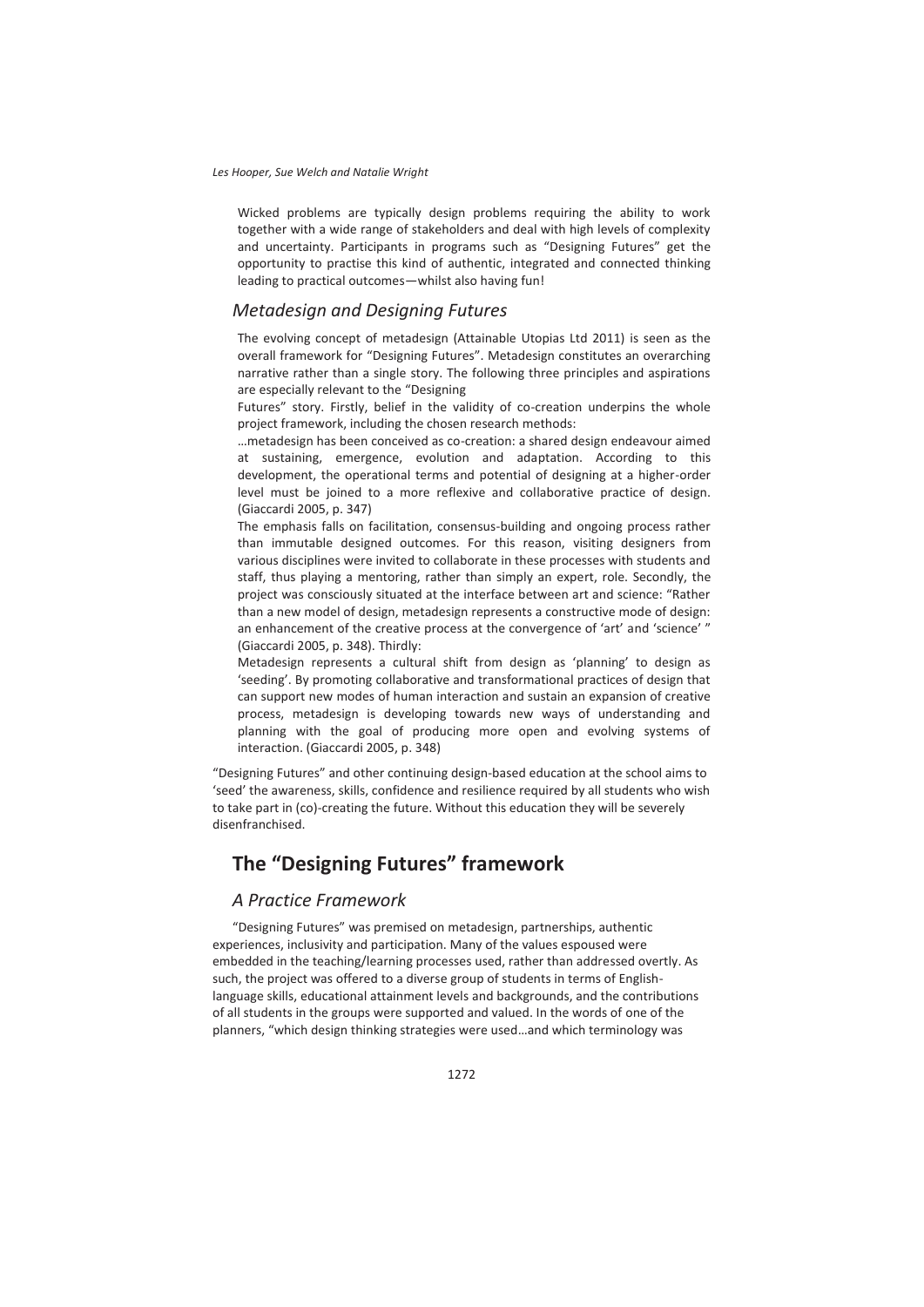applied were of less importance than providing a palette of strategies to be employed (in different parts of the design process)." Our approach was partly modelled on IDEO's version of design thinking, because this is human-centred, collaborative, experimental and optimistic, and provides a useful structure to the students' design learning (IDEO 2012).

The program's practical aims, as described on the website, start with this overview:

The 2011 Designing Futures program… puts the spotlight on design pedagogy at a time when design practice around the world is rising to the challenge of change. It's a timely reminder that our College, in preparing students for the new century, needs to encourage flexible, connected and, sometimes, unorthodox ways of thinking. Design offers powerful tools for doing this kind of thinking, and this program set out to road-test many of them. (Kelvin Grove State College 2011) The "Designing Futures" program provided a lot of inspirational, alchemical moments that are hard to describe theoretically—times that transcend the sum of the parts when the students' learning and excitement are palpable to all participants. As depicted in the reflections of one of the planners: "…all three events (the Design-all-Day events for Middle School) were high energy, high output and high on affirmation of teamwork and thinking power. Excellent models to build on."

The "Designing Futures" project was undertaken under the auspices of the Visual Arts Department at Kelvin Grove State College, a large (approximately 1300 students) inner-city school in Queensland, Australia, over a six-month period during 2011. It was funded through the Artist in Residence (AIR) program, which is a collaboration between the Australia Council for the Arts and Queensland Government Arts Queensland and Education Queensland. The Artist in Residence program recognises good practice and encourages innovation in arts and education programs in Queensland (The State of Queensland Arts Queensland 2012). The school is a co-educational state school catering for 13 years of schooling (Kindergarten to Year 12). The student population is highly diverse and includes a large number of international students, Australian students from non-English-speaking backgrounds, and indigenous students. The Visual Arts Department has very high participation in arts and new media, and a history of innovative leadership and creative partnership building in design-based learning programs.

The project was extensive, rich in variety and highly participatory, engaging with over 700 students, representing more than half of the school's population. These students were from across the full school age range and came from a wide variety of academic, cultural and language backgrounds. Adult participants included more than 20 teachers, some of whom were student teachers, and nine designers and artists taking part in the Designers-in-Residence program. The designers' specialties encompassed various branches of design and future-oriented art including product and interior design, urban planning, origami, ecology and bio-ethics. Despite this diversity, all the participating designers and artists shared strong values in relation to social and environmental sustainability. Students engaged in the design process were also enhancing their overall education by tackling complex problems involving multiple stakeholders, integrating theory from a range of different subject areas with hands–on design practice, and working together in teams where everyone had their disparate contributions valued.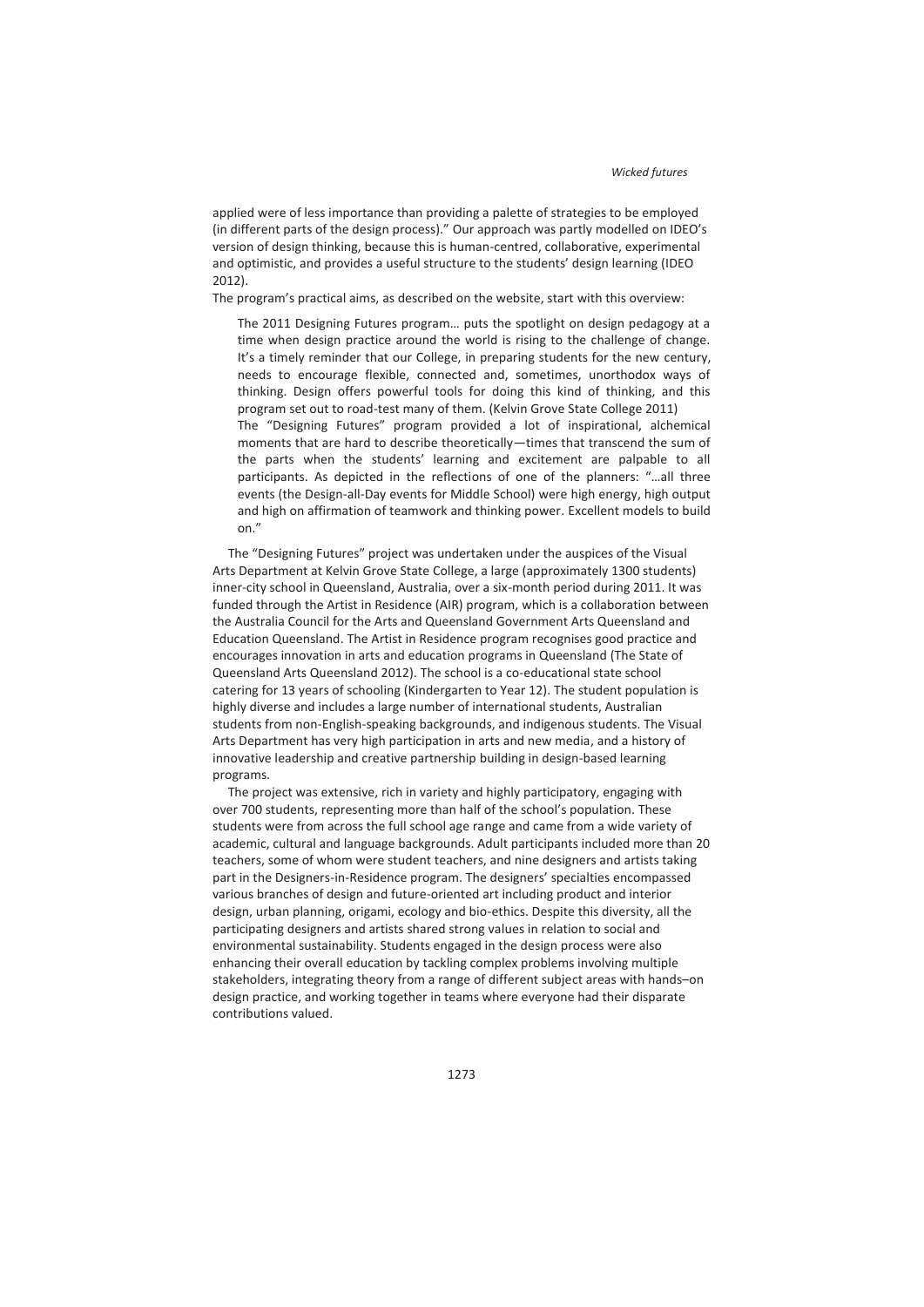"Designing Futures" consciously adopted the approach of inclusivity and therefore of providing design education for non-designers. The project was trans-disciplinary and involved students and teachers from the following subject areas: Art and Design; Biology; Chemistry; English; Mathematics and Philosophy. It was also trans-disciplinary in that participants used and integrated a wide range of skills, such as Mathematics (measuring and spatial); Visual Arts (drawing, model making/prototyping); English (written and oral communication); working effectively in multiskilled teams; brainstorming; Physics of structures, practical Chemistry (extraction of DNA from fruit as part of the Bio-Art program) and ethics (relating to environmental and social concerns and, in the case of the Bio-Art section, relating to the implications of biological research).

## *The Case Study*

SIX-MONTH PROGRAM OUTLINE

The six-month program included the following elements:

- An extensive integration of Origami programs in Science, Mathematics, problem solving, prototyping and design, across the full school age range;
- Two off-campus design days for senior students a Zero-waste Fashion workshop and a Slow Food workshop;
- Three Design-all-Day programs for Middle School students (details below);
- A visiting designer with a wide range of expertise who gave extensive in-class presentations and mentoring to students in the last four years of schooling. Design mentoring was also provided to Visual Arts staff;
- A Bio-Art/Ethics program targeted at Visual Arts, Philosophy and Chemistry students.

#### THE DESIGN-ALL-DAY SESSIONS

Three fully funded full-day workshops were held for self-selected Middle School students. Thus the sole criterion for entry to the program was that the student wished to take part. No one was excluded on the grounds of ability or aptitude and no cost was involved for participating students. Students were divided into teams of five, carefully structured to include diverse talents. Teams were monitored throughout the activity to make sure that everyone had a chance to participate fully. The Designers-in-Residence delivered short presentations to the students, but for the majority of the time, adults participated as mentors and facilitators of practical, enjoyable and authentic design experiences.

Having been introduced to the day's topic, teams engaged in brainstorming and mind-mapping, then the results were shared and discussed with the larger peer group. A considerable amount of experimentation took place and students were encouraged to question the brief and rethink the parameters within a wider context, echoing the concept of the redirected brief [Fry 2009]. When groups had explored and decided on the underlying problems they wished to tackle, i.e. problem-finding (Getzels and Csikszentmihalyi 1976; Runco 1994), they made presentations to 'pitch' their ideas to a team of designers, and constructed prototypes. All students, as well as teachers, planners and designers, were asked to fill in written feedback questionnaires at the end of the day. A 100% response rate was obtained for feedback from the adults who took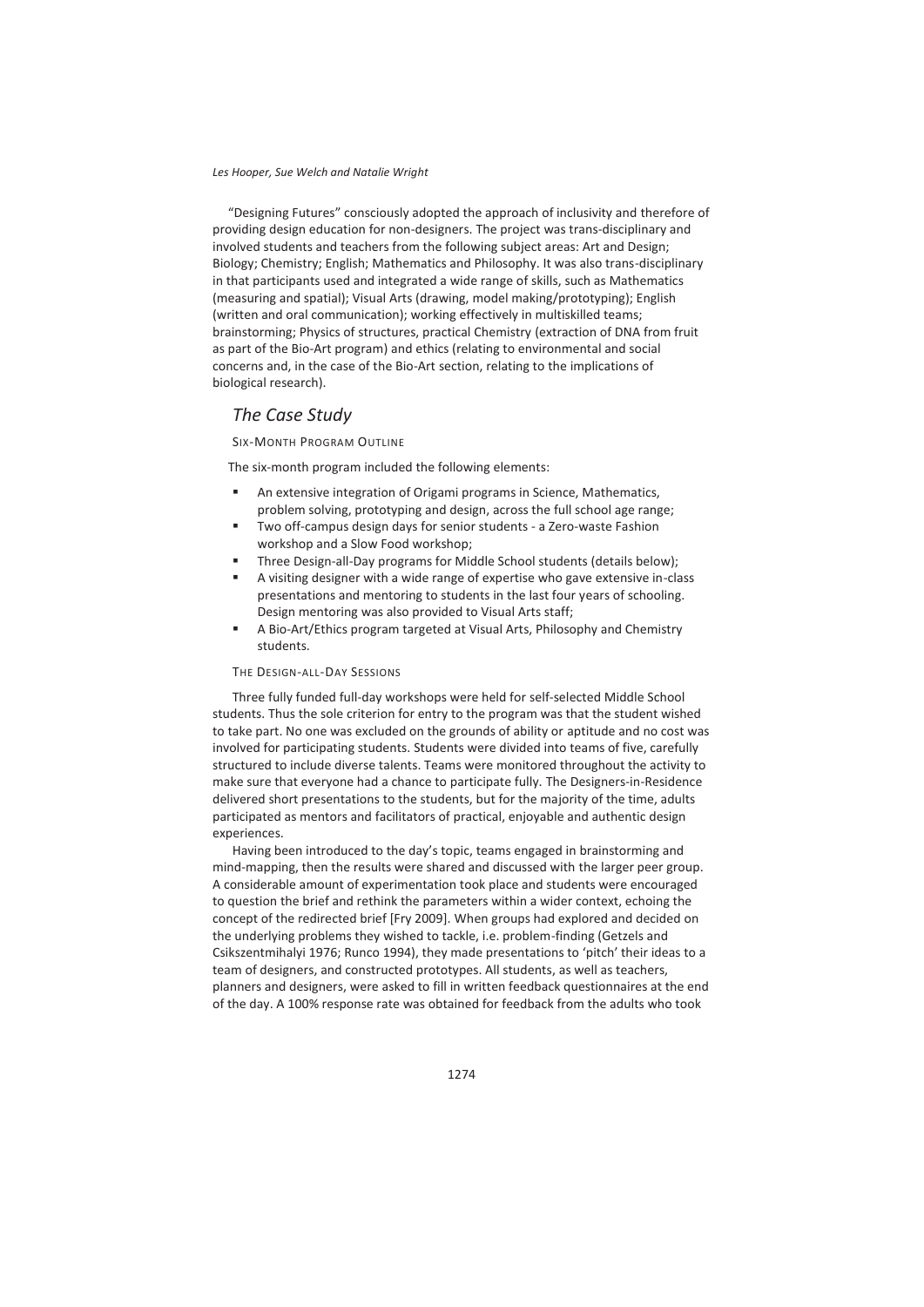part in "Designing Futures". The volunteer researcher was present each day, and the web designer attended to video proceedings as frequently as possible.

*Day 1: Designing Edible Futures*  Participants: Teachers 4, Designers 3, Students 31 Age of students: 10–11 years Activity: *Food Miles*: A practical exercise discovering the origin of different food items provided

to each group.

*Edible Bling*: A practical design exercise using food miles items to prepare a dish that could encourage the consumption of healthy, local food. The results presented to the designer mentors and peers took many forms, including song and dance, new packaging ideas, posters, a healthy pizza and healthy iceblocks (prepared from unlikely ingredients and later consumed with enthusiasm).

*Day 2: Safe Landings for Soft Bodies (Saving Humpty)*  Participants: Teachers 4, Designers 3, Students 30 Age of Students: 11–12 years

Activity: *Saving Humpty* - Rationale/Redirecting the Brief

This activity challenged student teams to design and construct ways of protecting an egg from breaking before it was dropped from a height. Teams considered whether they should redirect their briefs from designing personal safety gear to ways of altering spaces and atmospheres within the city. In the words of one of the organising team, "Is it about harder hats or softer landings?" The prototyping was facilitated by designer/mentors, one of whom has particular expertise in origami and another in the sustainable use of bamboo. A wide variety of imaginative prototypes were presented to the panel of designer mentors.

*Day 3: Zero-Waste Chair (Somewhere to sit and chat that doesn't cost the earth)*  Participants: Teachers 4, Designers 3, Students 50 Age of students: 12–13 years

Activity: *Zero-Waste Chair*

This was the last of the three Middle School Design Days, involving the oldest and largest group of students. A particularly important change to the program based on previous experience, was that student teams received designer mentor feedback prior to the construction of final prototypes. These prototypes were made from one 2 ply cardboard sheet measuring 3m by 1.4m and a limited palette of other materials such as tape and glue. Once complete, the prototypes were (gently) tested by a teacher to the delight of the assembled student audience at the end of the day. The concepts of minimising the use of materials, design process, sustainability and user empathy were emphasised. Each team's impressive seating prototypes followed a unique approach, both in concept and in form development. Final prototypes included, amongst others, an empathetic mood chair, planned to change colour according to its occupant's frame of mind; a welcoming chair with a smiley face on the back and open arms with hands forming the sides; and a Yin/Yang chair. All seating had a strong relationship to the idea of community.

As it is impossible to provide detailed information on all of the above in a short paper, the detailed findings will focus on the three Middle School Design-All-Day sessions.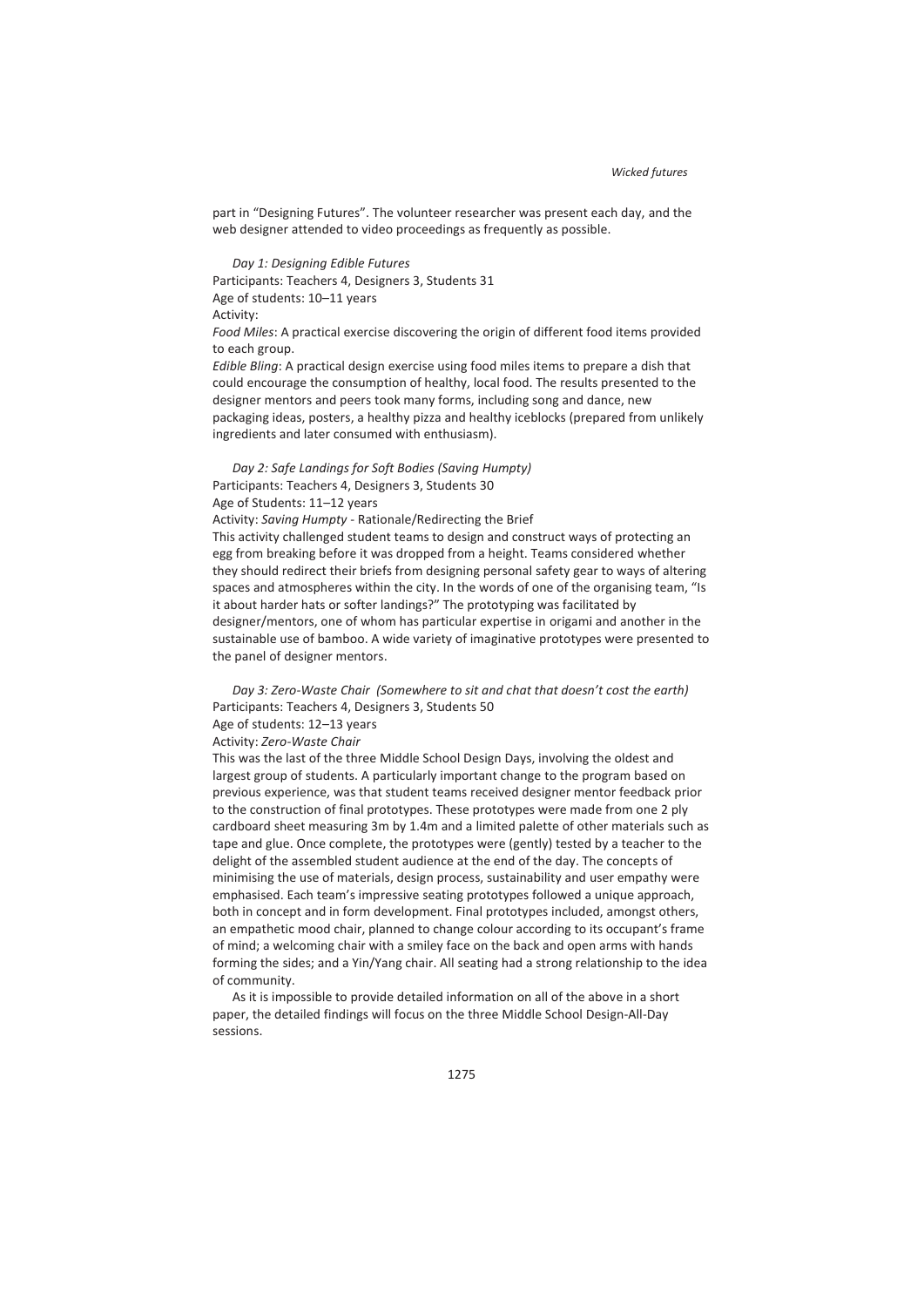*Les Hooper, Sue Welch and Natalie Wright*

# **Methodology**

## *Participatory Action Research*

The program included Participatory Action Research procedures where planners, teachers, designers and students were all encouraged to voice and reflect on their experiences. "Designing Futures" was an internally-based action research project initiated within the school rather than being a product of external research conducted, for example, by a university, as is the case with many comparable projects. As such, "Designing Futures" was run with comparatively low funding, including a volunteer researcher, large stakeholder input, and a high level of commitment to authentic collaboration. "Designing Futures" was multifaceted, explorative and wide-ranging with large numbers of participants. Also, some aspects of the project, for example the Bio-Art section

were controversial, even confronting. For these reasons, it is crucial but challenging to give a picture of the range and individual narratives of as many participants as possible. As such, this project cannot be written about both authentically and with unequivocal research questions and outcomes. Where choices have been made in writing this paper, validity and presenting as many genuine voices as possible have been the guiding principles.

 The "Designing Futures" program can be described in terms of action research as it pertains to a situation in which participants reflected about, improved and developed, their own work while also making the experience public. This model of action research values was chosen as it is:

- **Practical**
- Participative and collaborative;
- Emancipatory and egalitarian;
- Interpretive a strong emphasis on authenticity is integral, and the researcher/s interpretations of the results need to be recognised and validated by the participants;
- Critical participants look for practical improvements in their own work and learning, they also act as critical change agents by sharing this learning with others (Zuber-Skerritt 2012, p. 8)

Events were observed and progress monitored and reflected upon through formal and informal meetings. Video and still photography provided a visual record. The questionnaires constructed for each group of participants were worded differently so that they were clearly relevant to the particular activity that had just been engaged in and quick to complete (Bradburn, Sudman and Wansink 2004; Frazer and Lawley 2000). Formative and summative information was obtained from the teachers. The designers/artists and teachers involved provided written feedback and, finally, the information was shared with all these participants, as well as all other Middle School teachers, and a report was prepared for the funding body. Unfortunately, it was not practical to share the final information with the students. A website has been constructed to share information about the project with other schools across Queensland and beyond, and also, importantly, with parents and prospective students.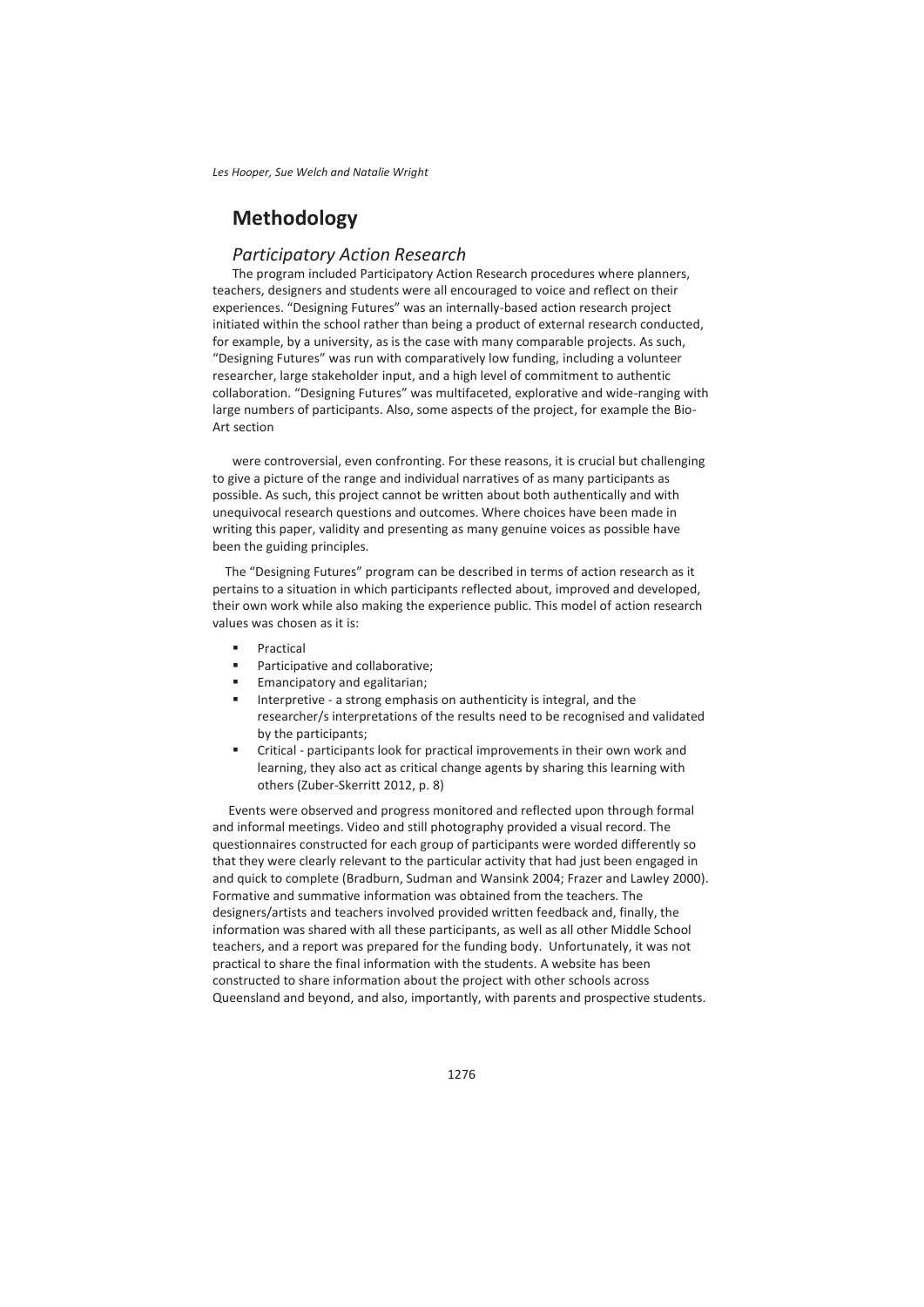The participatory action research spiral was especially relevant to the adult participants who were able to contribute to and benefit from the feedback cycles. Alice McIntyre describes it in this way:

This process of questioning, reflecting, dialoguing and decision-making resists linearity. Instead, PAR is a recursive process that involves a spiral of adaptable steps that include the following:

- Questioning a particular issue
- Reflecting upon and investigating the issue
- Developing an action plan
- Implementing and refining said plan

…various aspects of the PAR process are fluidly braided within one another in a spiral of reflection, investigation and action. (McIntyre 2008, p. 6)

As well as describing the research process, this spiral neatly reflects the recursive design processes that students were engaged in learning about.

### *Findings*

This paper reports on the combined findings of the three Design-all-Day activities for Middle School students, derived from written feedback and supplemented by observation and records of formative action research. Information on the other aspects can be obtained from the website (Kelvin Grove State College 2011). Results focus on what the students learnt during the Design-All- Day sessions as this is seen as the most salient information when evaluating whether this part of the "Designing Futures" program fulfilled its aims and objectives. The learning questions were:

#### *Designing Edible Futures*

- "One thing I learned today about food is?"
- "One thing I learned today about design is?"

### *Safe Landings for Soft Bodies*

- "One thing I have learned today about safety design is?"
- "One thing I have learned today about design in general is?"

#### *Zero-Waste Chair*

- "One thing I learned today about seating is?"
- "One thing I learned today about design is?"

Out of a total number of 111 students who participated in the three-day program, 84 students (76%) responded to the questionnaire. The 84 students were encouraged to nominate more than one response to the learning questions and this resulted in a total of 136 responses. Only one student gave a negative response to these questions. This student claimed to have learned "not much." As there was a wide range of responses, they have been grouped according to the most commonly mentioned themes, as discussed below.

#### DESIGN PROCESS / DESIGN THINKING

A total of 56 students (representing 41% of the 136 responses) commented on design process and thinking. There were various strands to this conversation. Students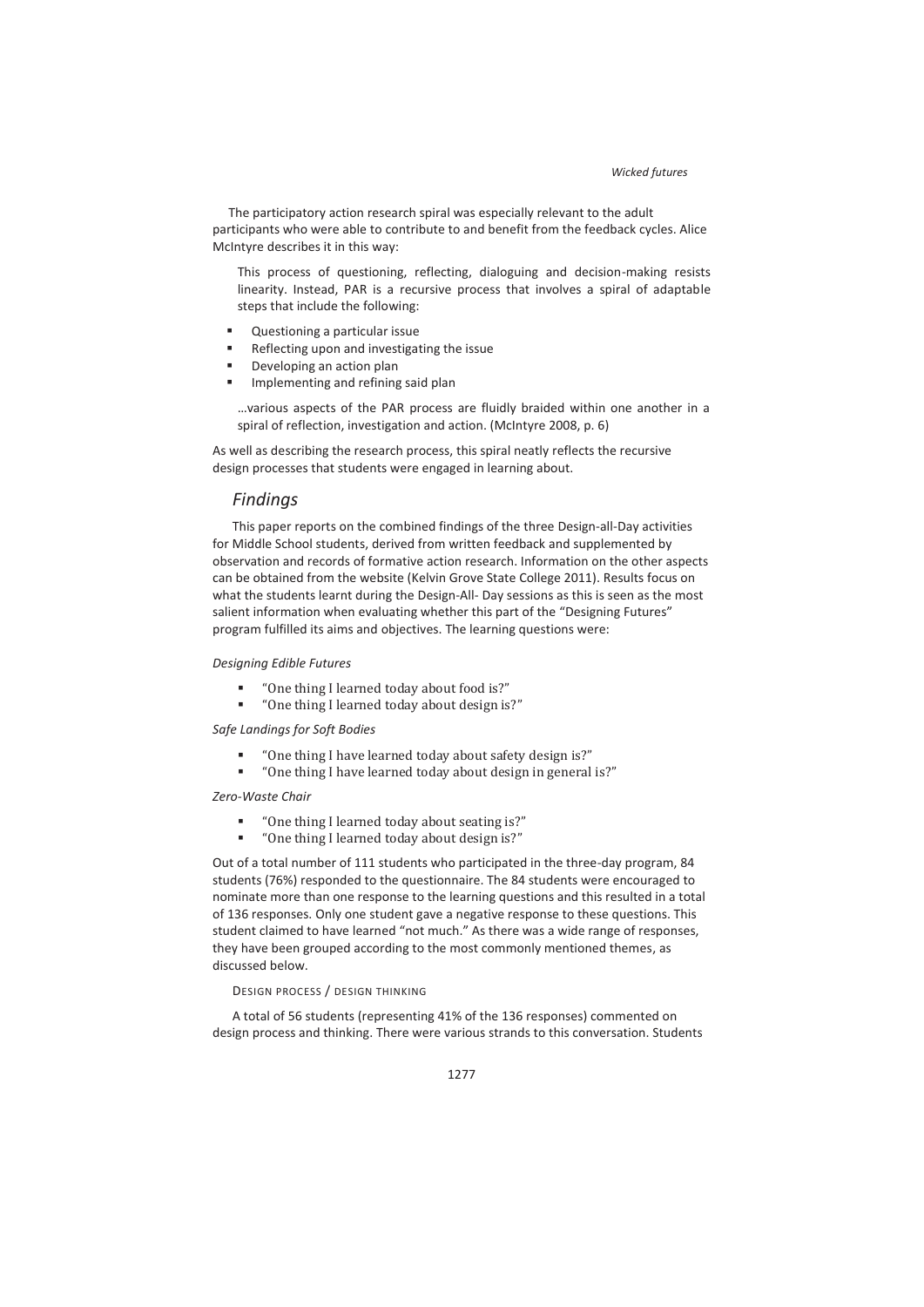#### *Les Hooper, Sue Welch and Natalie Wright*

wrote about learning to use their creativity and "use our imagination and turn it into something real". Also, "you can be really creative with it (design) and express your feelings when you set it out on a plate". An understanding of the processes by which ideas turned into good designs was demonstrated in comments such as: "A lot of ideas are put in and rejected"; "It takes a long time to find a proper idea"; "You can change designs to make them better or simpler"; "It is important to plan everything that is to occur"; and "It takes time and thought to create or pitch an original idea". The younger students remarked on design being easy; the older students were more likely to describe it as difficult, but this was not generally seen as a negative, more as a challenge. One student commented, "Sometimes to win you have to think hard", and another, "If you put your mind to it and stick with it, it will come out the way you want".

#### DESIGN FOR HEALTH AND SAFETY, AND THE ENVIRONMENT

A total of 38 students (representing 28% of the 136 responses) responded to questions regarding design for health and safety and the environment. Students from the *Designing Edible Futures* day remarked on how design could make healthy food look good and persuade people,

especially young children, to make better food choices. Students from *Saving Humpty* learned that good design has the potential to make public areas, especially busy streets, safer for pedestrians. One learned *"*how to think about ways to make public areas safer*".* Designing public seating during the *Zero-Waste Chair* day taught students that this carried a big responsibility to make the seating safe. A major theme of their responses was the importance of load-bearing internal structures. Balancing the needs of people and the environment was also a strong emerging theme, with one student learning "that people come first…and it's not just about designing individual things, you need to think about the environment as well", and another commenting, "I could put my ideas into something that didn't destroy the planet".

#### TEAMWORK FOR DESIGN

A major learning theme for the three days was teamwork. Students were specifically asked whether they enjoyed working in a team. 89 students answered this question. 63 students (71%) enjoyed working in a team, 24 students (27%) sometimes enjoyed working in a team and 2 students (2%) did not enjoy working in a team. Even where there were some teamwork challenges, most students acknowledged the importance of teamwork to the design process. One student noted that "I learnt to communicate with members of the group better to get good ideas and to discuss" and another responded, "I learnt that in a design team everyone has their strengths and the team works best if you work with them".

The following comments from three of the Designers-in-Residence are in accord with the overall impression of enthusiasm and learning:

My own personal view and experiences…were that many of the students left inspired and enthusiastic about how they could apply these experiences to current and future learning tasks, whilst inspiring fellow students about their own ideas and the importance and merit of these ideas, not just within their educational environment, but also outside within the wider community. The unexpected outcomes generated during the workshops meant that students had to let go of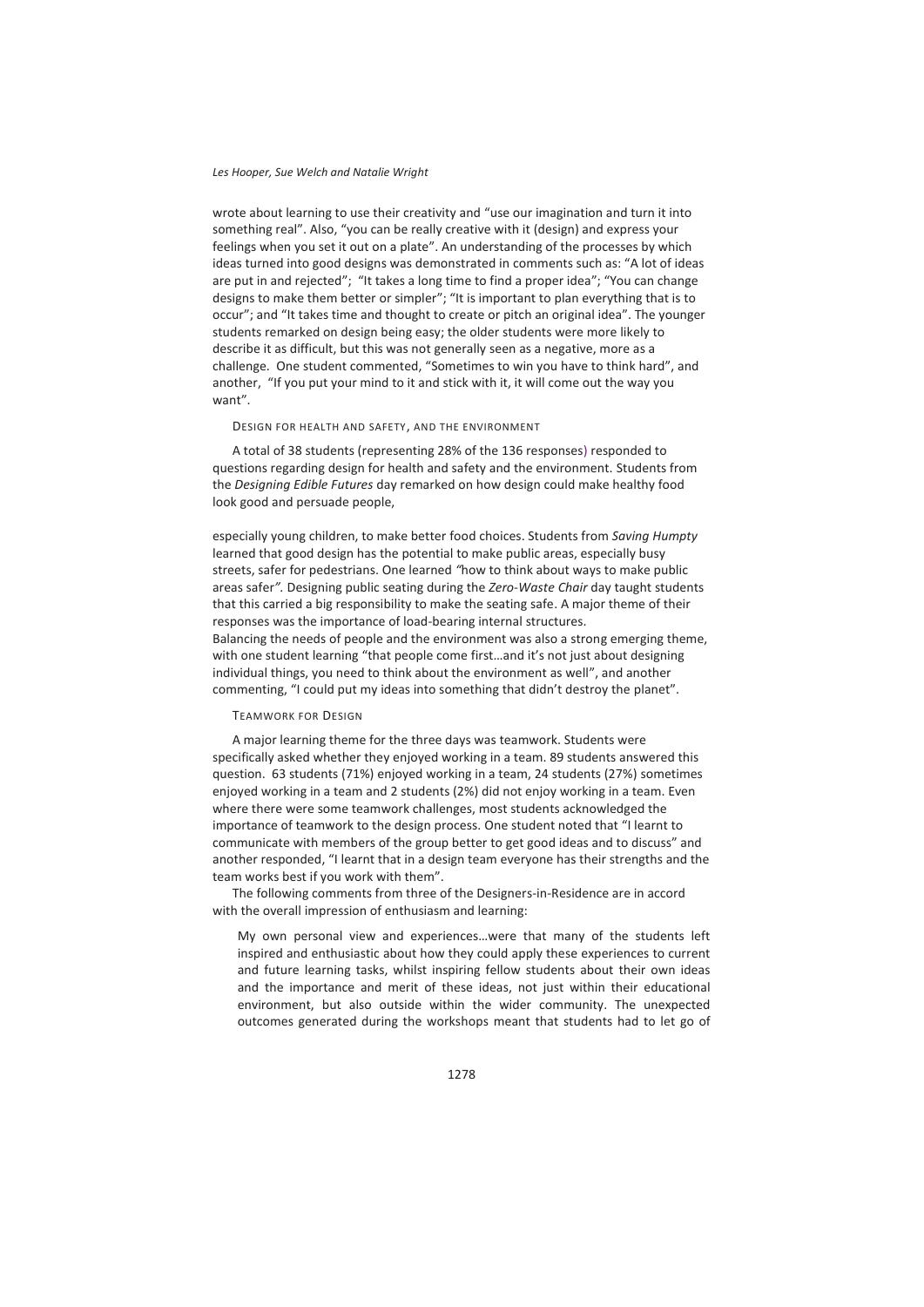preconceived ideas and adapt to group-led discussions whilst discovering a more additive or evolutionary solution was as important as a definitive resolution. (Designer Participant 1)

These kids are my super-heroes…I watched them grapple with food miles maths, an edible bling dinner party, blenders and fusion icy pops before getting down to the stuff of redesigning what we can do to green our food systems. Move over food monopolies…the kids are coming…and they are good! (Designer Participant 2) The input of an industrial designer, interior designer and origami artist into the design evaluation process allowed students to see that the design of products is not just an exercise in form, but requires an ability to empathise with the user and client, to create an emotional connection with the product and user, a succinct visual and verbal communication of ideas, an ability to respond to a diverse range of challenges during construction, and an appreciation of the larger world around us. The depth and complexity of the thinking behind the design was revealed. (Designer Participant 3)

The picture is also reinforced by this summative statement from the Visual Arts staff:

The Middle School Design-All-Day program provided a laboratory to test the effectiveness of design approaches, as well as the 'futures' framework. It was clear that with the activities framed in an appropriate and engaging way, students worked with confidence and responded imaginatively to these quite challenging themes. Again, the opportunity to work with design mentors provided an authentic context. Success was measured by the effectiveness of teamwork and the quality of the ideas generated in a comparatively short time rather than by the usual 'performance' values. This was a model that could be applied in our practice in many other contexts.

Summary & Recommendations

The findings indicate that programs like "Designing Futures" can make a major contribution to educating students towards individual and community resilience and empowerment, and working together to help design and construct viable futures. The program has been shared with other schools and this paper represents a continuation of this sharing process. The desire is to let others know about the possibilities, demonstrate what a program of this kind can look like, and inspire other schools to run their own metadesign-based programs in their own way.

The feedback for "Designing Futures" indicated a powerful desire to see similar programs in the future. Sadly, it is becoming ever more difficult to obtain funding or class time for such projects. Whilst the Visual Arts department of the host school continues to run innovative and inclusive design programs, it is unable to extend these to the large numbers of students who are not actually studying design at the school, as achieved with "Designing Futures". At the same time, the incoming National Curriculum in Australia reduces the availability of class time and resources for perceived 'extracurricular' activities. This situation is made more difficult by the previously discussed emphases on testing around the core subjects of Mathematics, Science and English. Thus the sort of teaching and learning espoused by "Designing Futures" and similar programs is increasingly seen as expendable. This is unfortunate for our communal future, especially in terms of equity. Students who are currently not performing academically are unlikely to benefit from more of the same programs they currently struggle with. In contrast, programs such as "Designing Futures" offer students the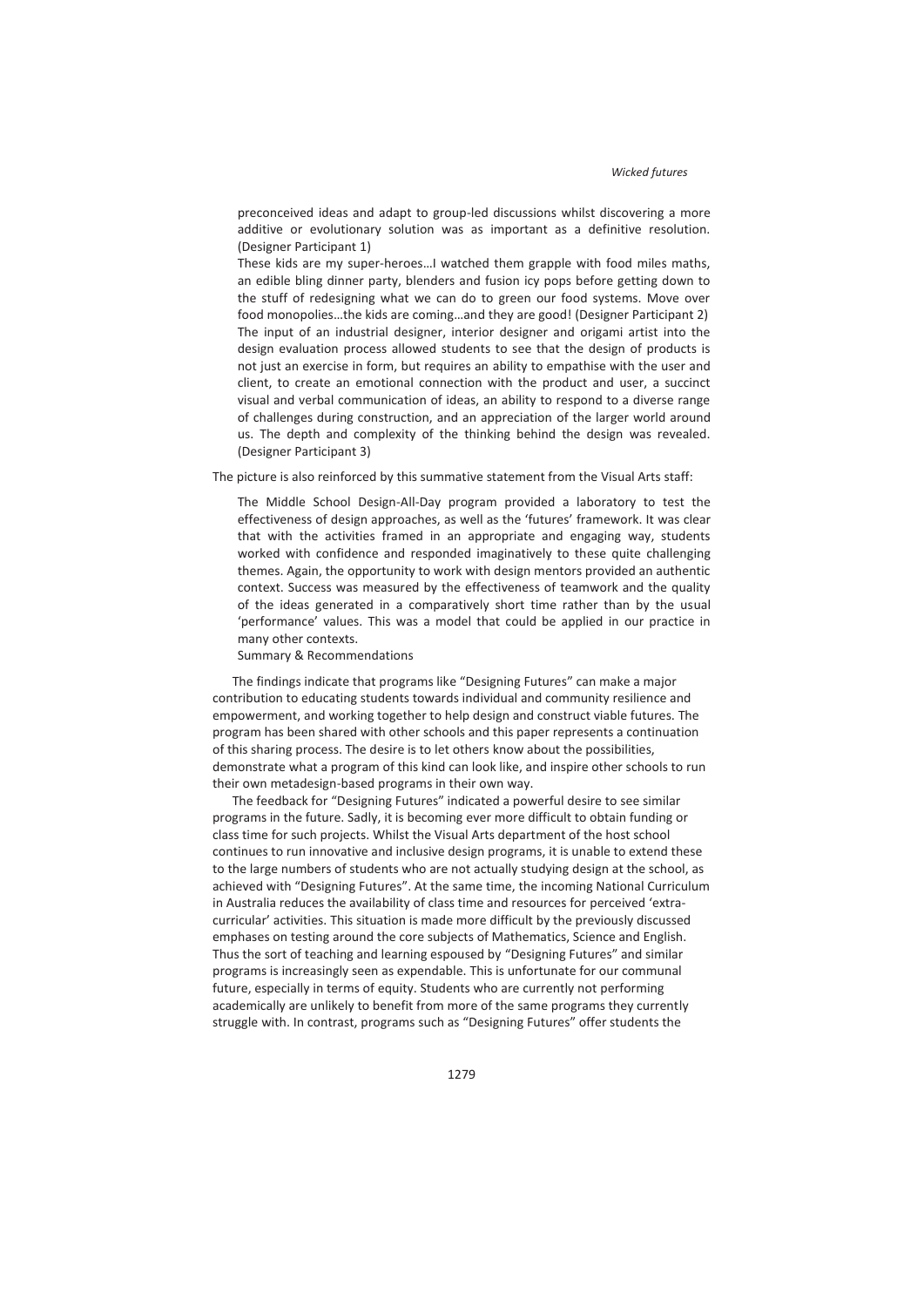#### *Les Hooper, Sue Welch and Natalie Wright*

chance to integrate and enhance their skills, gain confidence and thereby also improve their academic results. Programs seen as 'extra-curricular' are available to, and valued by, those families who can afford to pay for them. They are highly likely to improve the life chances of those who can participate and disadvantage those who cannot. This is against a background of increasing economic and social inequality in Australia and other countries such as the USA. Therefore, it is recommended that:

- Metadesign education/design education for resilience should be offered to as many students as possible, not solely to specialist design students, as it offers a powerful way of equipping students to tackle future challenges in an ethical and co-operative manner and it has a symbiotic relationship with other segments of education whereby both design and general education are enhanced.
- Active school and community partnerships, employing the skills of a diverse external network including design professionals and artists, need to be encouraged to enhance education opportunities for school students from Kindergarten to Grade 12. This includes valuable links between the tertiary and school education sectors in order to both articulate student pathways, and to facilitate and document ongoing research in the area of design education.
- Ongoing design education programs in schools in Queensland, such as "Designing Futures", "goDesign travelling workshop program for regional secondary school students" (Wright et al 2010) and "Living City" (Verge Pty Ltd 2013; Wright, Hooper et al 2010), receive continued and increased support from local and state governments to ensure sustainability for continued design education research.
- To extend "Designing Futures" and complementary programs, into an international community, a metadesign schools network should be established to allow increased sharing of ideas and resources and mentoring between schools. This network could also be influential in encouraging much needed policy reforms in design education.

*Acknowledgements: The authors would like to acknowledge the contribution of the enthusiastic students, teachers, principal, artists and design professionals involved in the 'Designing Futures' program, most of whom continue to engage with ongoing design learning at Kelvin Grove State College. The college values the continuing partnerships with designers, community members and academics, in particular the support provided by Queensland University of Technology Faculty of Creative Industries, School of Design. Kelvin Grove State College also gratefully acknowledges the funding support of the Artist in Residence (AIR) program for the 'Designing Futures' program in 2011. The AIR program is collaboration between the Australia Council for the Arts and the Queensland Government Arts Queensland and Education Queensland.*

## **References**

Attainable Utopias Ltd. 2011. *Metadesigners Open Network* 2011 [cited 21 October 2012]. Available from http://metadesigners.org/tiki/tiki-index.php Bradburn, Norman, Seymour Sudman, and Brian Wansink. 2004. *Asking questions: the definitive guide to questionnaire design*. San Francisco: Jossey-Boss.